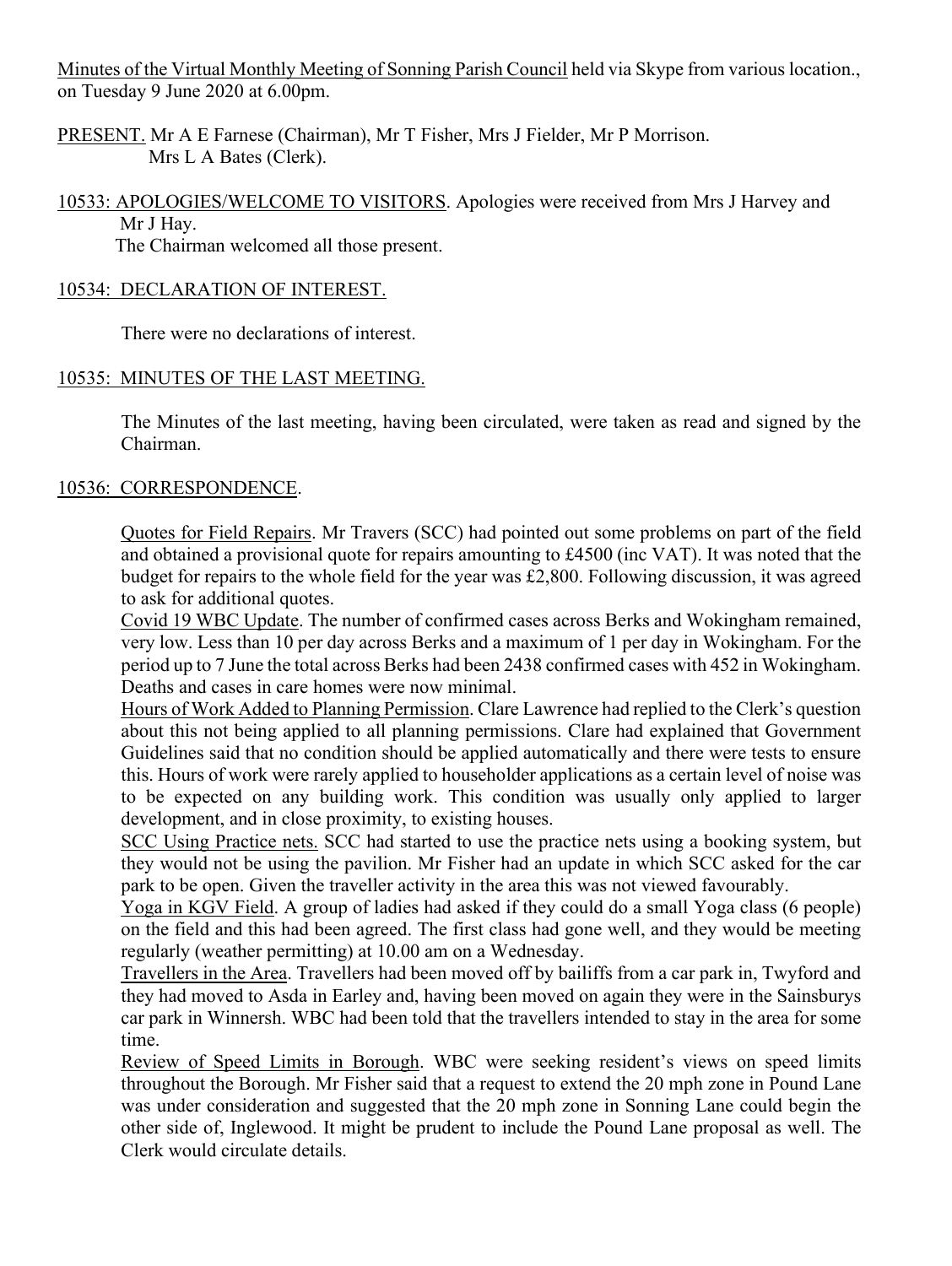### 10537: PLANNING.

Report. The Chairman said that Land to the West of The Range, Old Bath Road (200354), had been withdrawn. 14 South Drive (200162, and 11 South Drive (200757), had been approved. The following applications were on going). Star Court, Thames Street, (200747): Thatched Cottage, Sonning Lane (200904).

The following applications had been approved. Chyreen (200775).

The following applications had been refused. No refusals.

The following applications had been withdrawn. Land to the West of The Range, Old Bath Road (200354)

The following new applications had been received. Sonning Golf Club (200951). Application for the approval of reserved matters pursuant to outline planning consent 161529 for the erection of 13 dwellings with associated highway works, public open space and landscaping. Details of Layout, Appearance, Landscaping and Scale to be determined: The Atrium (201262). Householder application for the proposed erection of a greenhouse: Bishops Close Sonning Lane (201280. Householder application for the proposed erection of a first floor extension, conversion of carport to create habitable accommodation

Neighbourhood Plan. This was on hold.

The following application was discussed, in order to agree comments.

The Atrium (201262). The Chairman said that this was for a greenhouse to the side of the property. Following discussion, it was agreed to say no reason to object but to ask for conditions to protect the adjoining trees.

### 10538: PARISHIONERS QUESTIONS.

There were no questions.

#### 10539: FINANCE.

- a) Report. The Clerk had circulated a report, which was noted.
- b) Payment of Accounts. Mr Morrison proposed, and Mr Fisher seconded making the following payments and this was unanimously approved.

| Date     | Cha | Name         | <b>Service Item</b>                      | <b>Gross</b> | <b>VAT</b> | <b>Net</b> | Committee      | Sub-committee  |
|----------|-----|--------------|------------------------------------------|--------------|------------|------------|----------------|----------------|
| 18/05/20 | 698 | Playsafety   | <b>ROSPA</b>                             | 231.60       | 38.60      | 193.00     | <b>REC</b>     | <b>ROSPA</b>   |
|          |     |              | Inspection                               |              |            |            |                |                |
| 18/05/20 | 699 | Castle Water | Pavilion                                 | 171.64       | 0.00       | 171.64     | <b>SPORTS</b>  | Pav. Utilities |
| 18/05/20 | 700 | Castle Water | Square                                   | 211.97       | 0.00       | 211.97     | <b>SPORTS</b>  | Other - SCC    |
| 18/05.20 | 701 | Castle Water | Allotment                                | 108.77       | 0.00       | 108.77     | <b>ENVIRON</b> | Allot. Water   |
| 26/05/20 | 702 | Dixon Wilson | Part payment<br>$\overline{\phantom{m}}$ | 1800.00      | 360.00     | 1440.00    | <b>SPORT</b>   | New Pavilion   |
|          |     |              | pav. VAT                                 |              |            |            |                |                |
| 26/05/20 | 703 | Henley Land  | Mow main field                           | 250.00       | 0.00       | 250.00     | <b>REC</b>     | Main Mowing    |
| 26/05/20 | 704 | Sonning Land | Mow playground                           | 64.00        | 0.00       | 64.00      | <b>REC</b>     | Mow            |
|          |     |              | x 2                                      |              |            |            |                | Playground     |
| 26/05/20 | 704 | Sonning Land | Mow Wharf x 2                            | 56.00        | 0.00       | 56.00      | <b>ENVIRON</b> | Mow Wharf      |
|          |     |              | <b>TOTAL</b>                             | 2893.98      | 398.60     | 2495.38    |                |                |

### SPC PAYMENT OF ACCOUNTS JUNE (1 to 31 May '20)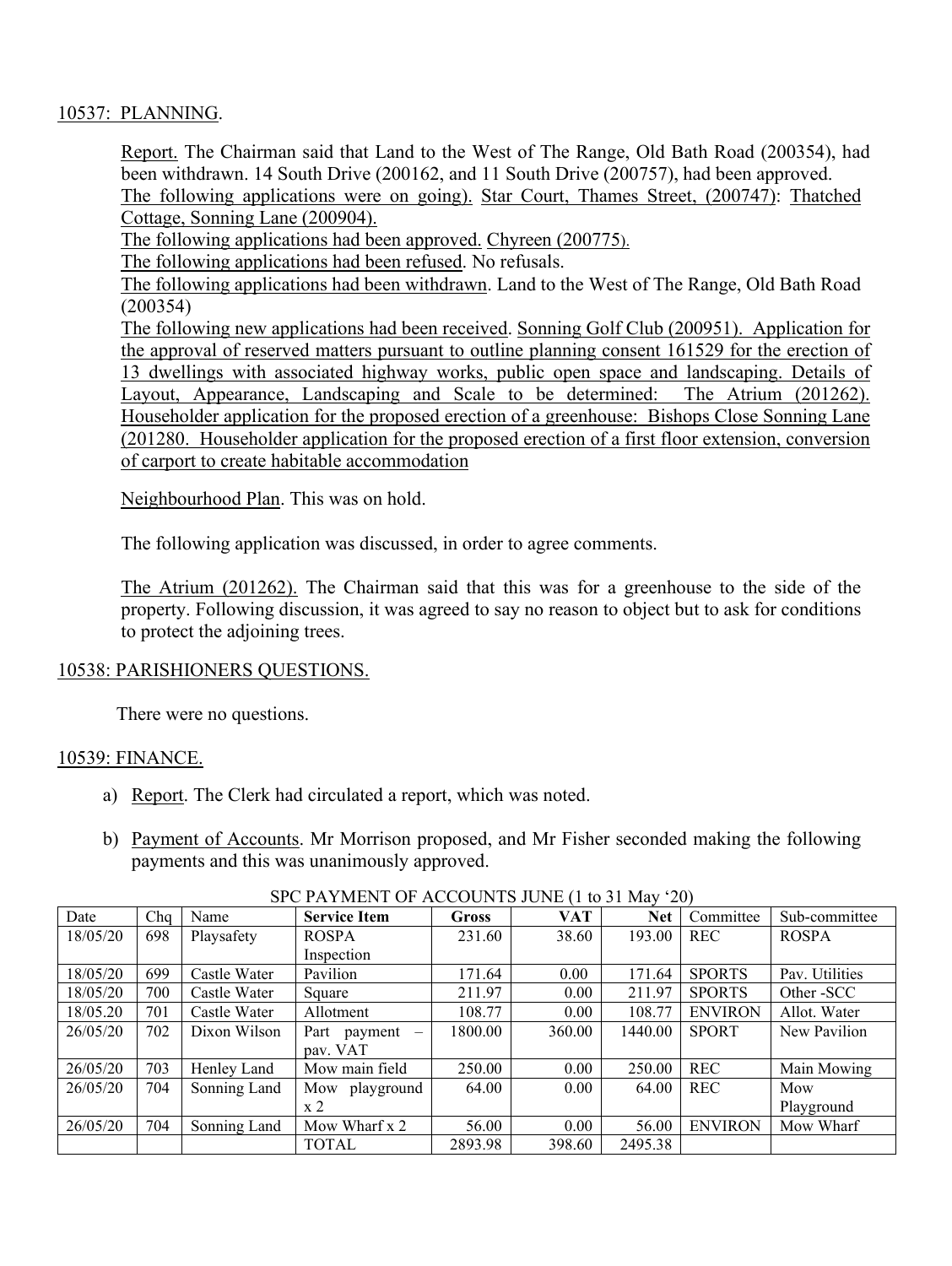### 10539: FINANCE (Cont'd).

c) CIL Request. There had been confirmation of a request from WBC for a contribution towards a Flood Relief Scheme on the River Loddon which would reduce flooding in the Charvil/Twyford area, where it met the Thames. All northern parishes were being asked to contribute. It was agreed that the Clerk would ask for more information.

## 10540: HIGHWAYS

Speed Indicators (SID). Mr Fisher said he had sent a report, which he referred to. The volume of traffic in Pound Lane, having reduced to 33% of previous figures following lockdown had now increased to 55% of the previous volume. There was a small reduction in speed of 1.5 mph, down from the pre-lockdown peak. The peak traffic time was now between 11.00 am and 12 noon whereas it had previously been 8.00 am to 9.00 am.

## 10541: RECREATION AND ENVIRONMENT W.G.

Safety Checks. The Chairman the playground was locked but the outdoor exercise machines were difficult to lock. Mrs Fielder would check to see if the Red and White tape were being removed and the Chairman would source replacement tape.

Litter. This had become a major problem in the parish since the population had been allowed more freedom to move around. Mrs Fielder said there were 5 more residents on litter alert and the main areas of concern were Sonning Lane near RBCS, and Pound Lane, where a carpet had been left. A resident was collecting litter in KGV Field, but the village was covered in litter. A clean up on Sunday had produced enough rubbish to fill 3 green bags. WBC would take these bags along with household collections. Mrs Fielder also said that household rubbish was being put in the litter bins, which was illegal and amounted to fly-tipping It had been suggested that more bins should be installed but WBC were under pressure due to the problem being Borough wide and services were seriously over stretched. Mr Morrison said that the small bins on the Wharf were overflowing and he would look after litter in Charvil Lane next to the A4. Once the crisis was over it would be worth looking at employing a contractor. The Chairman said it was difficult to visit the local tip as a booking system was in place.

Quotes for Play equipment repairs. Wicksteed and Playdale had quoted for the work identified during the annual inspection. Wicksteed had quoted £603, including installation but plus VAT, to replace the net bridge on the junior multi-play and Playdale had quoted £315 including installation but plus VAT for the aerial slide seat. Following discussion. the Chairman proposed accepting the quotes, Mr Fisher seconded and this was unanimously approved.

## 10542: TECHNICAL SERVICES.

.

Safety Checks. The Chairman had been unable to carry out the safety checks, but his wife had been observing it. Mr Morrison said that he would look in on his daily walk.

## 10543: POLICE & SECURITY.

Mrs Fielder said there was only one thing to report. A trailer had been hired from a company in Sonning Lane and this had not been returned within the 2 day hire agreement and the hirer was not responding.